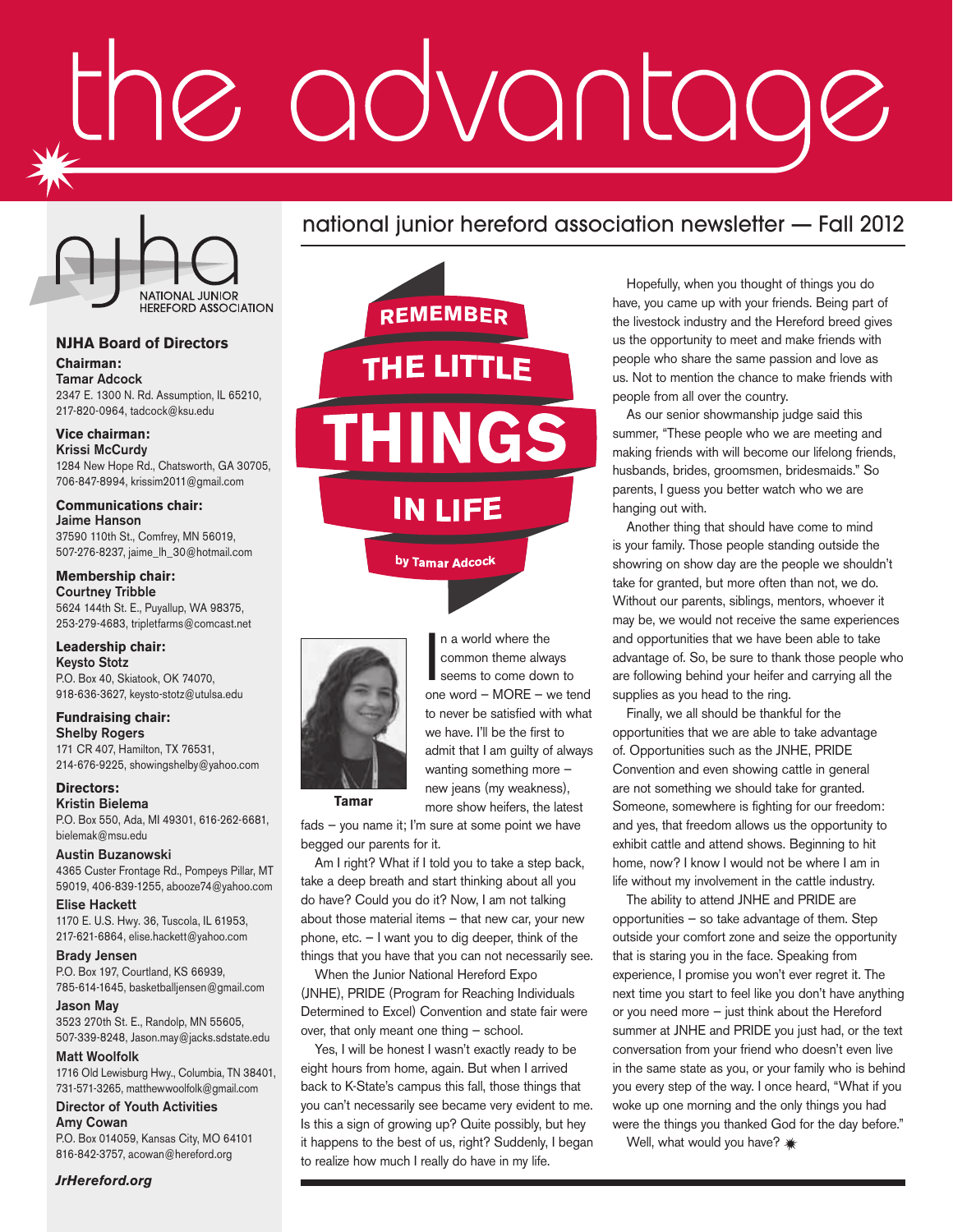

*by Elise Hackett*

On behalf of the National Junior Hereford Association (NJHA) board members, I am honored to thank all of the sponsors. Without the continued support, the NJHA would not be as successful as it is.

We would also like to thank all of the state silent auction basket donors, bidders and buyers for their purchases. Not only did you walk away with some great items, you also assisted the state

## *Thank You Sponsors*

and national associations. This year we raised more than \$17,000 and the money that is funded through the silent auctions and sponsorships go towards numerous activities such as state associations and state shows, as well as PRIDE Convention and junior board member travels.

This year's Junior National Hereford Expo (JNHE) was a record-setting event, having 1,231 entries being exhibited by more than 660 Hereford youth. Great job Hereford juniors! An event such as the JNHE is no small feat to put on and it would not be possible if it were not for all of the generous sponsors like Sure Champ and Sullivan Supply/Stock Show U, as well as the countless ranch and farm sponsors.

All of the events that are offered at the JNHE such as the illustrated speech contest and mentor/protégé program help to enhance the junior members' abilities and leadership

qualities. Without the support of sponsors, these experiences would not be available to the juniors.

The NJHA calendar is the board's largest fundraiser and we work hard each fall to fill the 365 days on the calendar so that we may travel and represent the junior organization at shows and events. A huge thank you is in order for all of the 2013 calendar sponsors, whether you ran a small ad, 12 ads or a large ad, we appreciate each and everyone of you.

It truly is a great experience to be a part of an association that has so much support and so many great people to fall back on. All of the assistance given, whether it is financially or emotionally, is what helps to make the members of the NJHA as successful as they are. That is what makes being a part of this association such a great experience. Thank you for your generosity.  $*$ 



### *Meet Our New Advisor Team:* Bob & Jami Goble

*by Keysto Stotz*

Each year the National Junior Hereford Association (NJHA) elects a set of new advisors that assist the board in their meetings and activities for a term of three years. In Grand Island, the board said goodbye to longtime advisors Mark

and Teresa McClintock, who dedicated many years to serving the NJHA. This year the board welcomes Bob and Jami Goble of Alto, Mich., to take their place. Bob and Jami have many years of experience and a passion for Hereford cattle and the young people who show them.

The Gobles have been happily married for 14 years. They have been blessed with three boys — Max, Grant and Nolan, and a teenage daughter, Hailey. Bob grew up in Ontario, Canada, on a Charolais farm. His parents were a livestock transporter and a hospital secretary. Jami grew up in Huntington, Ind., on a Hereford farm. Her dad was a farmer and mom was a secretary at the county office. Both enjoyed a childhood that was rich with the cattle industry. Their mutual passion for cattle brought them together.

Fourteen years of hard work and dedication led them to their dream, owning and managing Ridgeview Farm in Alto. Bought from the previous owner, Burt Lake, they have succeeded in their goal. Calving 130 cows a year and having a production sale hosted the second Sunday in October, there is never a dull moment at the Goble residence.

Over the last 10 years, Bob and Jami have been working hard to get their name out in the industry. With a successful sale, judging opportunities around the nation and continuously influencing the people around them, there is no stopping them. They offer proven cows, herd bulls, show steers, heifers and replacement heifers. The Gobles are very dedicated to the Hereford breed, and by meeting them and taking a look at their cattle, it is evident.

Not only are Bob and Jami involved in the breed, but the associations and juniors involved with the Hereford breed as well. They have held offices in the Michigan Hereford Association, served as Michigan junior advisors for four years, and now have been honored with the position as advisors for the national junior board. Development within the junior association is important for Bob and Jami, and they do everything they can to help youth be successful by traveling to shows and instilling the juniors with insight on management skills and showing techniques.

They are extremely excited and honored to be appointed to the advisory position and have a lot to bring to the table to start bettering the future. By bringing a strong set of family values, and enforcing the importance of hard work, honesty and dedication to making every single juniors' showing experience memorable and gratifying. "The thought of having all the Goble children one day showing the best cattle at the best show on earth, while having a fantastic time with family is truly what memories are made of," Bob and Jami said.

The NJHA board is glad to have the Gobles' knowledge and expertise for the next few years. They have a diverse background and a passion for Herefords, combined with a passion for youth and believe that agriculture is the best way to raise their children. They believe it is the best way for young people to develop good morals, work ethic and to have a great time with people who enjoy doing the same things they do. We welcome the Gobles and look forward to the next three years with them as our national advisors.  $*$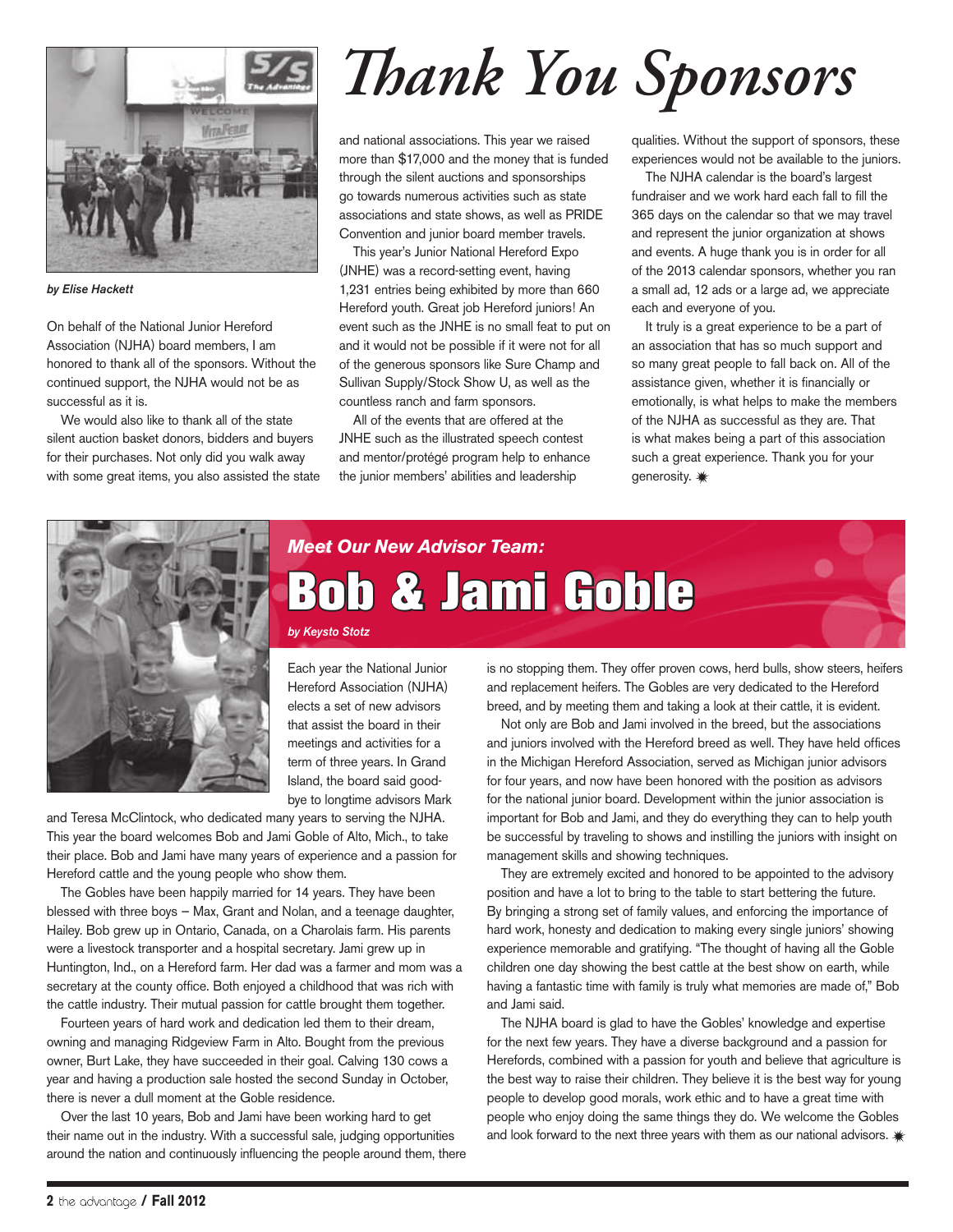## Don't Miss Out

#### *JNHE contests and activities offer benefits to all juniors.*

#### *by Austin Buzanowski*

There are many contests offered by the NJHA at the Junior National Hereford Expo (JNHE) that offer much benefit to all juniors. The more popular ones such as basketball and showmanship are fun; however, there are many more beneficial opportunities that we miss out on. It is a week packed full of activities, but unless you make an effort to participate, you are really missing out.

#### **Team marketing**

Team marketing gives you a real-world simulation of selling your product — Hereford cattle. The main focus of the contest is to promote communication, marketing and an understanding of performance and pedigree information. This allows you to take the knowledge that you have about your animal and present it to another person.

The best part about this contest is that you can be with two other individuals and work together, learning from each other, to present your product. Additionally, it is a real-world contest, as everyday Hereford breeders we work on marketing and presenting our Hereford genetics to the best of our abilities.

#### **CHB Grill-off**

Another contest is the Great American CHB Grill-off. This contest was designed for fun, but it also takes a lot of skill as you work with your teammates to prepare the ultimate backyard feast. You are tested on your knowledge of cuts of meat and how they are used and also on the presentation of your meal. Your presentation can even be theme oriented with music and proper attire. Bring your chef creativity and compete

to earn the title of "Hereford Grillmaster" as we promote our end product — Certified Hereford Beef (CHB).

#### **New contests for 2013**

A new contest that will debut next year is prepeewee showmanship. It will be available to younger Hereford enthusiasts who have not reached minimum showing age. In order to compete, participants must be between the ages of five and seven, as of the day of the show and have an older relative that is exhibiting at the JNHE. The "pre-peewee" must also be accompanied in the ring by a relative over the age of fourteen. This contest is an inside look for prospective showmen looking to participate at junior nationals. This will give them a jump start on their showing career and will hopefully provide them with a good experience that encourages them to keep showing once they are old enough to compete.

Another contest that is in the works is a state super stakes award. Members will earn points for all contests that they participate in which will contribute to the state total. The purpose of sweepstakes is to encourage more juniors to participate in all aspects of the JNHE and work with their state towards a common goal – earn all the points possible to win. This will encourage competition amongst states and provide bragging rights to the winner for the next year. There will also be an award presented at the end of the week to the top state winners. The contest will be split up into divisions based on state size. This contest is still a work-in-progress with many details left to be determined; however, it will be introduced in 2013.



#### **Mentor program**

Other activities are also available such as the mentor program, which certainly offers opportunity for participants to gain useful qualities and skills. You may not be learning about the industry, but by working with younger members you gain leadership skills. You are a role model for younger kids and it benefits them to interact with an older member. Even if it is just assembling recycling boxes, the bonds and interactions that take place create an enjoyable environment for younger members.

There are an abundant amount of opportunities to compete that are not mentioned here. To find more information about contests mentioned above or others that are offered go to the "Contests/Awards" page at *JrHereford.org*.



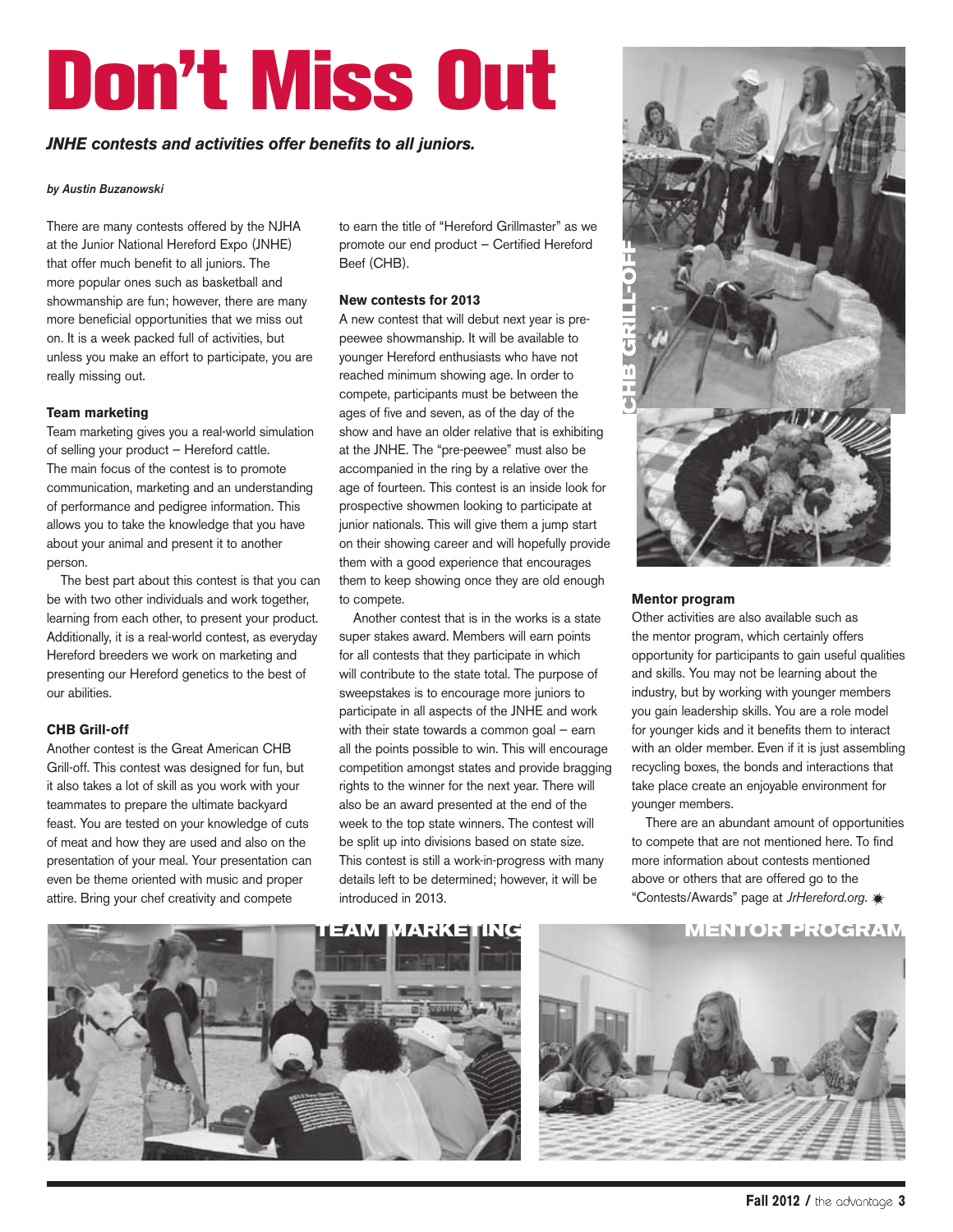### JNHE Ambassador Program Is a Success

#### *by Jaime Hanson*

The 2012 Junior National Hereford Expo (JNHE) was yet another success partially due to four outstanding ambassadors. These four individuals definitely got a taste of what it is like to help put on one of the largest junior beef breed shows in the nation — from early mornings to late nights of assisting nearly 2,000 exhibitors, family and friends.

The ambassador program was new this year. We had several individuals apply for the four positions. Our final decision was challenging as we wish we could have brought all applicants on board for the weeklong event. The individuals receiving the positions were seen throughout the week of JNHE "Livin' the Hereford Life" during arrival, contests, banquet, in the show office and everywhere in between.



*Pictured (l to r): Luke Bolin, Meghan Black, NJHA intern Bailey Clanton, Sarah Wright and Alyssa Fee worked behind the scenes to ensure a smooth JNHE event.*

#### Sarah Wright, a senior

agriculture education major at the University of Arkansas with a minor in agriculture communications and poultry science, had the position of technology assistant. She spent the majority of her week as show office personnel, answering questions, entering data and helping wherever needed.

"Being an ambassador was a whole new world to me," Sarah says. "I've shown market livestock all around the country, but being at a show as large as Hereford Junior Nationals, where it is a group of people all together to show one breed, was something I've never gotten to be a part of before.

"There is a passion and drive the Hereford folks have that isn't present in everyday life, they are compassionate towards one another, they are striving for the same goal and I learned in that week and a half that a Hereford showman has never met a stranger. The work was hard, the hours were long and the sleep was vague, but the memories, experiences and contacts I was able to gain from being an ambassador for the 2012 Hereford Junior Nationals are some that will remain with me forever," she adds.

Luke Bolin, a senior agriculture communications major at the University of Arkansas, was the operations assistant. Luke is a director for the American Junior Shorthorn Association and had already spent a long week in Grand Island, but wanted to see how another junior beef breed association ran their junior nationals, so he stuck around for another week. He helped during arrival, trying to find tie-out spots for everyone, helped coordinate both people and cattle check-in, and also made sure things were going as planned in the showring.

"I had an absolute blast," Luke says. "Working with the AHA staff was an amazing experience; even through the long hours and stressful times, they always found a way to make it fun and entertaining. The other ambassadors were awesome too. Getting to know them and learning about their experiences was great. I can say I have three new friends. Being on the Shorthorn junior board, I know how hard a board works to make junior nationals a success. It was my honor to assist the Hereford junior board with all their responsibilities throughout the week. I didn't really know what to expect coming into the week, and I did a little of everything, but I loved being

able to expand my experience and knowledge of the junior events in breed associations. I cherished my time with the Hereford association, even if it was just for a week. I felt like I was a part of the Hereford family by the end of that week."

Meghan Black, a senior animal science major at Novia Scotia Agricultural College and past Canadian Junior Hereford Association president, was the contest coordinator. Meghan had a little different reflection on her experience.

"I got into contact with Matt early last year and he talked about PRIDE and the ambassador program. I brought back both ideas to my council at our national meeting," Black says. "When I boarded that plane in Bangor, Maine, I had no idea what was in store for me as I headed to Nebraska. I had always heard so much about your Junior

National and how big and amazing it was, but it didn't sink in to how big until I got there and watched the cattle walk by the office window from hour to hour as they went through the processing. I wanted this trip to be something I could bring back to my council, be able to compare our junior shows and have solid ideas on how to change and improve ours in different aspects. My week as an ambassador I was in charge of competitions. I was very fortunate to be able to meet so many amazing young junior members and their parents too! To be able to see the love and compassion these kids have for the Hereford breed, made me very proud. Whether it had been timing the peewee speeches, or helping up in the Foundation Club washing dishes, I loved every minute of this adventure and being a part of the junior ambassador program. It's one of those things I certainly would have regretted if I hadn't done.

"Between all the ups and down, the memories we made along the way, the friendships certainly are what will stay with us. It was certainly an honor and privilege of mine to have been chosen as an ambassador," she adds.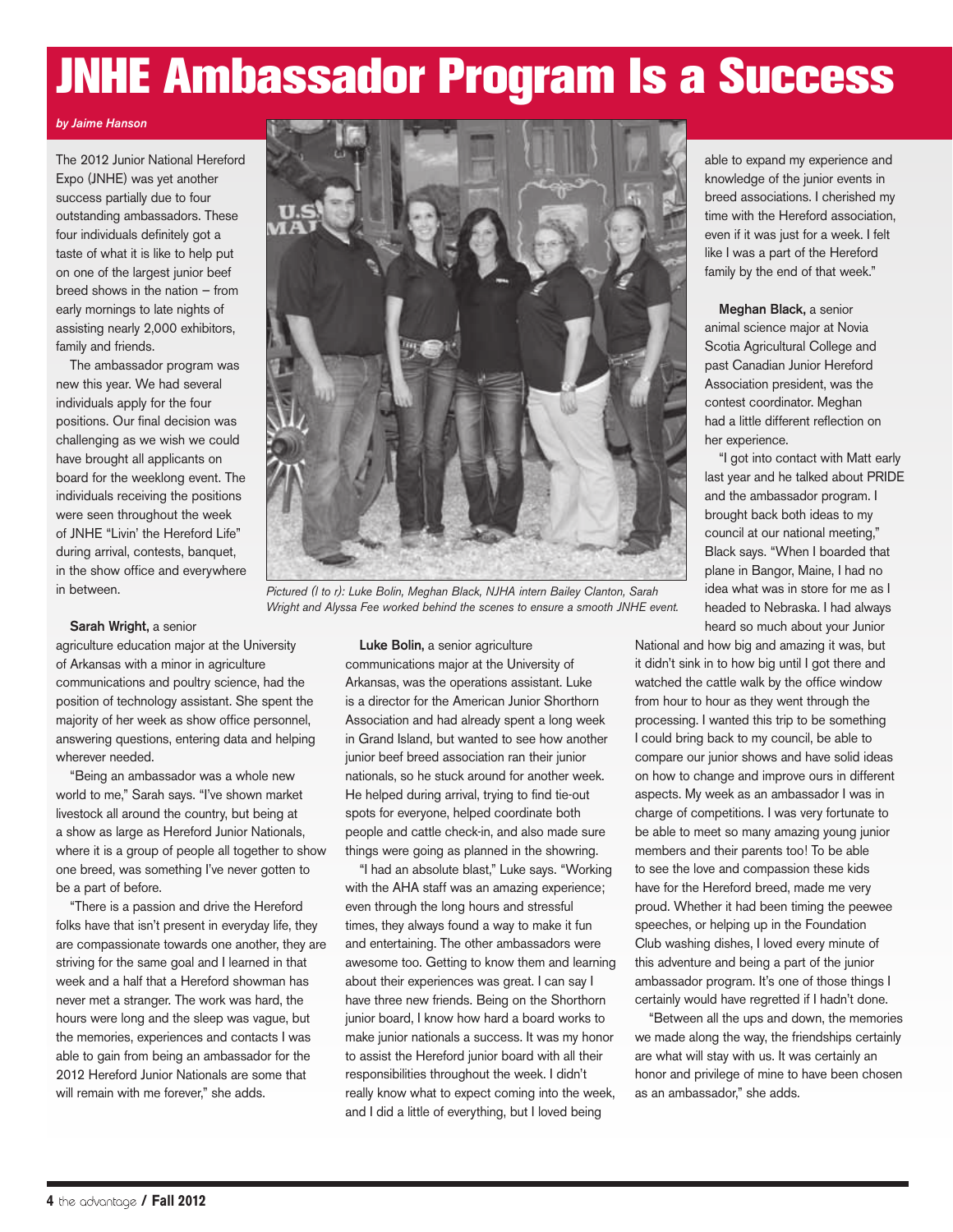## **Junior Spotlight:** Locke St. John

Alyssa Fee, a junior animal science major at Tennessee Technological University and past Tennessee State FFA officer, was a helpful event coordinator. Alyssa found herself in charge of opening ceremonies and the awards banquet. She made sure that the flags and juniors were where they were supposed to be, helped align all of the awards for both events and communicated with the food providers.

"As tired as I was after the week it was an awesome experience," Alyssa says. "I sure had a lot of fun and learned a lot. Being a kid already involved in the Hereford industry, I may have had a little different viewpoint on my experience. The ambassador program gave me the opportunity to get a more in-depth look into our breed and junior programs. I enjoyed meeting all the staff and really getting to know the junior board. I'll be the first to say, I would have loved to have been there showing and hanging out with my friends, but the ambassador program got me just as excited as if I would of been in the ring showing. It was great to see the excitement of everyone as they came into the show office. The experience gave me a whole new level of love and excitement for our breed and where our breed and association is headed. My favorite part of being an ambassador was the direct involvement with the juniors and parents from across the country and also the staff."

The 2012 JNHE was probably one of the smoothest JNHEs thus far and much of that is due to the efforts of these four individuals working alongside of the NJHA board, AHA staff and volunteers from the host state of Nebraska.

The first year of the JNHE Ambassador Program was a learning experience for everyone, but it was also a big asset. It is a program that we plan to continue to incorporate. I encourage any high school graduate and beyond to look into this opportunity for next year as you gain a lot of experience, network with industry leaders, and be of assistance at one of the nation's leading junior beef breed associations.

Thank you again Sarah, Luke, Meghan and Alyssa for being our guinea pigs and doing a marvelous job.

#### *by Jason May*



Not often do you come across a young man who has two completely different passions in life. Not many people would think baseball and showing cattle go hand in hand, but for Locke, they do. Being able to juggle both, and still be very successful, not only in the showring but also on the field is quite a task, but somehow Locke has done it.

Kenton Locke St. John grew up on a purebred operation in Pell City, Ala. Dry Creek Farms is where he found his passion for the Hereford breed. He started working on cattle at the young age of five.

Locke has been an active youth member of the National Junior Hereford Association (NJHA) since age 7 when he started his career off in Sioux Falls, S.D. He has been to every Junior National Hereford Expo (JNHE) since his first chance back in 2001. This year in Grand Island, Neb., was the first JNHE he was not able to attend in 11 years. Locke has had a very successful show career as he is a standout in the showmanship ring and has proved this since a very young age. In 2003, at the age of 10, Locke won the peewee showmanship contest in Indianapolis. Since then he has not let up as he has been honored as a top 10 individual three times. In 2008, Locke was also rewarded a reserve division at JNHE in Kansas City. He also has shown in the open and junior shows in Louisville and Denver.

Another huge part of Locke's life is his baseball career. He found his love for baseball when he was 5 years old. He has been in love with the game since that very first day. Not often do I see Locke where he is not checking scores or talking about the game he loves. He worked very hard in high school so he could meet his goal of playing college ball. His senior year all of his hard work paid off as he was selected to be on the all-state team. Not only did Locke show off his talent and hard work to fellow coaches, he was awarded

the chance to play college ball. He is following his dream and playing at Southern Union State Community College in Wadley, Ala., and has recently committed to play baseball next year at South Alabama.

I was privileged to get the chance to spend a few days with Locke this summer at the Program for Reaching Individuals Determined to Excel (PRIDE) Convention. Locke is a very outgoing young man and is never afraid to talk to someone new.

He showed me in those few days in Michigan that he is a strong leader and a good friend. He was able to connect with everyone there, whether it was 11-year-old Cash Langford, or showing a very strong sign of respect to our guest speakers.

Locke showed me he is not only devoted to showing and raising cattle, or playing baseball, but he also is a strong leader. Locke directly shows his leadership roles both in the cattle industry and on the ball field. He has always been a strong leader on the field, and showed that last year when he had to enter a new team, filled with 50 new teammates to get along with. Locke has spent an entire year getting to know his new teammates and told me "they have become more than friends, they are a family for me." Locke also has made his friends in the cattle industry into his family as well.

In a conversation with Locke just the other day, he once again talked to me about cattle and baseball. Locke amazes me how he can be so passionate about both. He knows cattle as if he has been raising them for 50 years.

Locke has goals of playing professional baseball and coming back home to the farm, and following his dream of running the cow herd and hopes to stay as true to his roots as he can in the next few years as he works towards his baseball dream. Nothing would mean more to Locke than to have the chance to follow his dreams, one way or the other.  $*$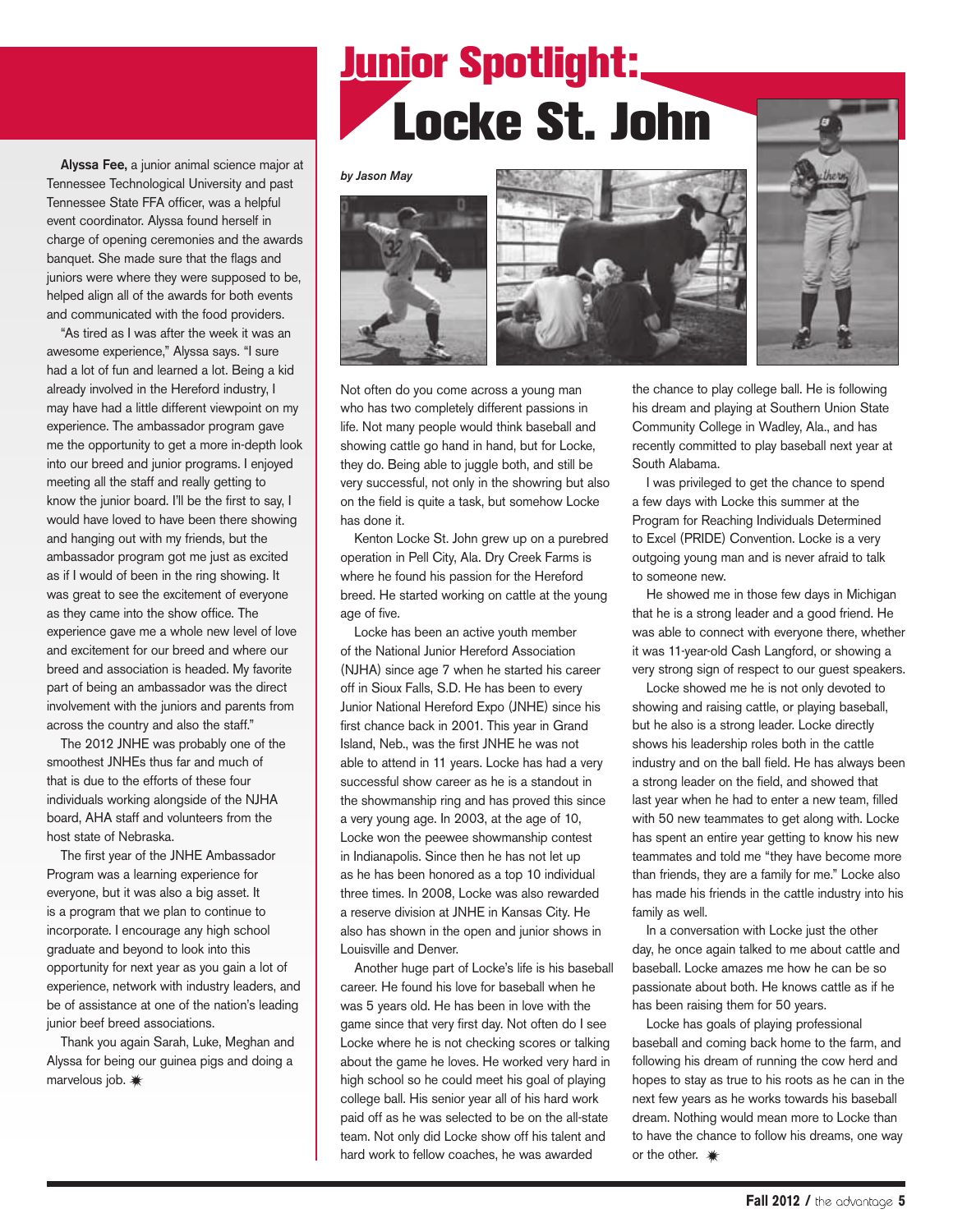## *NJHA Perspective:* World Hereford Conference Highlights

*by Shelby Rogers*

Calgary, Alberta, Canada, home of the Calgary Stampede and host of the 2012 World Hereford Conference (WHC) eh? As soon as I stepped off the plane I knew it was going to be a great experience, and I also had to get my jacket from my bag.

Upon arriving at the hotel and meeting up with the other National Junior Hereford Association (NJHA) directors in attendance — Courtney and Matt – we listened to the country reports.

With 20 countries represented from countries such as Kazakhstan to Sweden and Estonia to Uruguay, this was very interesting to hear how the numbers and practices varied compared to those we have in the U.S.. For example in Hungary, Hereford breeding started 42 years ago with 110 heifers from Great Britain. The South African Hereford Breeder's Association will celebrate its 95th Anniversary during 2012. I was also very impressed with Uruguay and their Uruguay Hereford Beef program.

The next day we spent time at the Calgary Stampede listening to speakers such as Dave Daley who spoke about crossbreeding and heterosis. After listening to the speakers it was time to venture out around the Calgary Stampede grounds and Heather Bradford, winner of the OXO World Traveler scholarship, puts my thoughts to words in her blog. "I was impressed with how supportive the Stampede was in promoting the WHC. The educational display depicting common beef production practices featured Hereford cattle," Bradford said.



We attended the Calgary Stampede UFA Classic Steer Show and during their opening ceremonies we realized Brandon Callis was the judge when he rode out with the announcer on a horse drawn buggy. It was interesting to see how differently the Canadians show compared to us; I even think the few kids from the U.S. got kind of confused when they showed. They even had people who were showing from age 7 to 70. It was a great experience to watch a steer show in Canada and see how it compared to what I am used to in Texas.

The next few days we spent our time at Olds Agriculture Society Grounds watching the National Junior Bonanza Show, the WHC National Hereford Open Show, Rancher Day and the WHC Hereford Pen Show.



The best part about the National Junior Bonanza show is that they allowed the juniors from all the different countries to participate, but they were told to show in their home countries show attire. We saw people showing in khakis and ties and even long skirts. It was very neat to see how the show culture varied among the countries. There was about 500 head of cattle competing in separate polled and horned shows.

According to Bradford, "It was interesting to listen to the conversations on the bus on the way back to Calgary. Many of the international guests were amazed by the size of the show.

"One comment was that the largest Hereford show in their area was 160 head. And yet there were probably close to 500 owned polled heifers at our Junior National Hereford Exposition. We really are fortunate to have such a large junior association in the U.S.," Bradford concluded.

The final day was Rancher's Day Pen Show. This was fun to watch because the cattle were judged from horses. Women judged the cows and men judged the bulls.

The trip to the World Hereford Conference is something that will be remembered for the rest of our lives. Meeting people from all these other countries and seeing how things are different from here to Canada was a great experience. But I know one thing that remained the same whether you were from Canada, the U.S., Australia, South Africa or any other country  $-$  the passion for the Hereford breed. Everyone there shared the same passion for the Hereford breed no matter what language they spoke or what country they were from. And this is one of the best things about raising Herefords. \*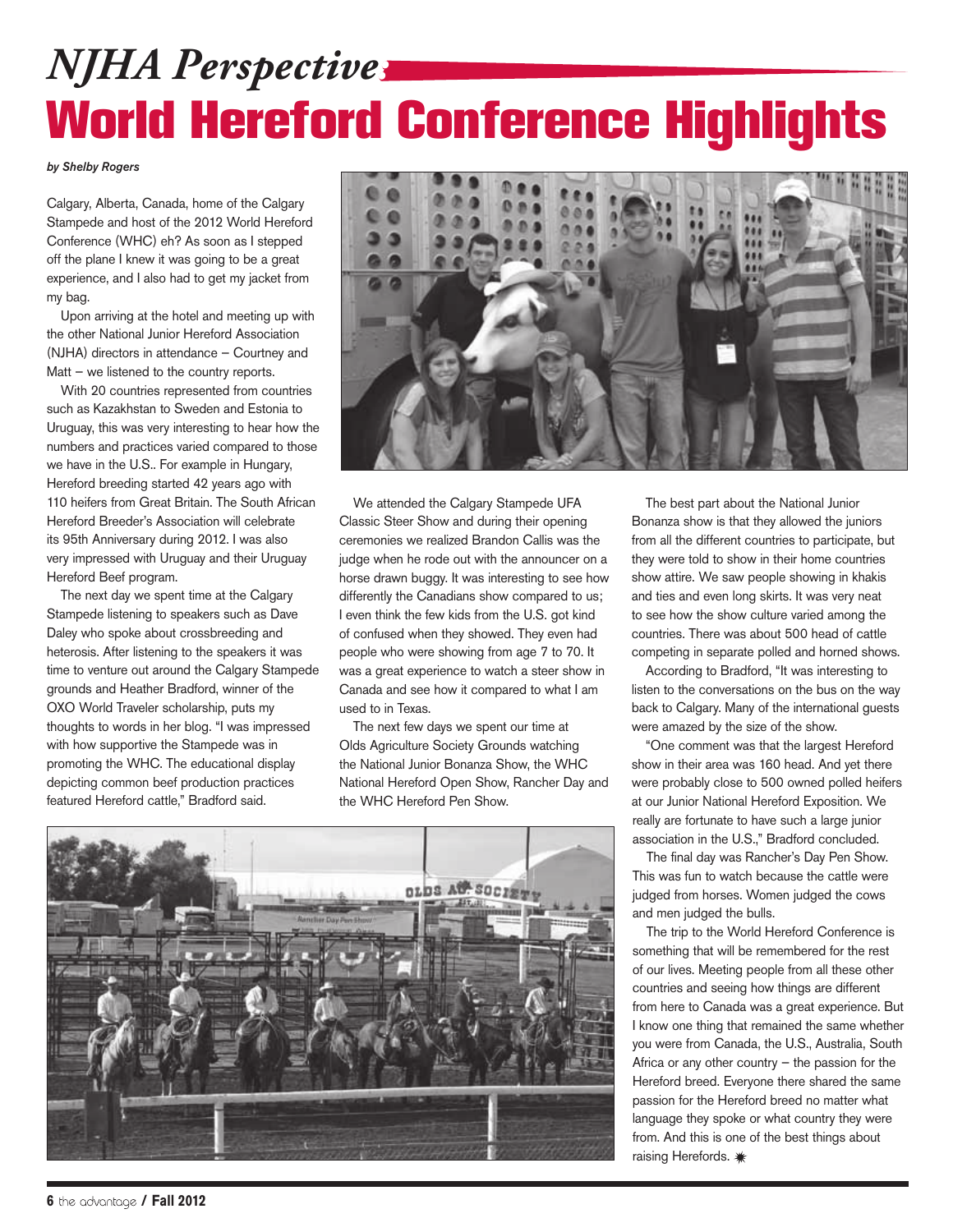#### *by Brady Jensen*

The definition of livestock judging is the evaluation of an animal's characteristics and making a comparison to other animals and the ideal standard of that particular class. Sure, that's what it is all based around, but it's all that and a whole lot more. Livestock judging is fun, exciting



and extremely competitive. Taking the initiative to judge at the collegiate level is another experience in itself. The judging competition at the Junior National Hereford Expo (JNHE) is only a glimpse into a very large pool of opportunities.

Livestock judging is more than just a contest. Judging has been around the collegiate level for close to 100 years. These programs have been educating students about not only the proper selection of livestock but also, how to be a person with character. Most judging students who have been through a collegiate program, would be willing to say that livestock judging molded them into what they have become today.

Judging is an art and a talent that takes many hours of practice and dedication. Through these many devoted hours of practice a student will learn how to properly reason and make decisions.

The officials give an allotted amount of time, which is normally 12-15



In oral reasons, especially at the collegiate level the individual must be a very talented public speaker.

Reasons help one understand how to be confident in their decision and how to present their opinion in a way that

> has meaning to their thoughts. Reasons are scored on a 0 to 50 scale. Although reasons really benefit a person's public speaking skills, they are actually more so judged upon honesty.

So not only does a judger learn how to be confident in their decisions, but also how to back up statements with true and honest facts.

A lot of recent and graduate students that participated in judging that I had visited with before deciding to be a part of a team in college always spoke of connections. I have learned that the connections are endless. Traveling with a judging team provides the opportunity to meet the breeders and producers of some of the best livestock in the country. The connections you make from your own team and the friendships from around the country that are made and could possibly create job opportunities and business ventures after graduation.

Many people that view livestock judging from the outside, don't fully understand why someone would put forth that much time and effort to learn the art of evaluating cattle. Personally, it has been a very unique experience. Another major benefit at the collegiate level, are the very lucrative scholarship opportunities that are available. After experiencing my first year of college it has been put into perspective for me how beneficial these scholastic based opportunities are.

I will admit, some days it is tough to juggle daily student life, with the hours it takes to apply to judging. But you learn time management very fast. You also learn that school is always still first. At most of today's junior colleges the coaches have become very strict on grades. Partially because there is an end of the year award for the top students with the best judging outings called the All American Award, but also because these coaches are assisting their pupils onto senior college. The majority of them participated on livestock judging teams and know how to get a proper schedule set up and in return you will put your best foot forward when you enter senior college.

Judging in college is like a sport to livestock kids. It gives us the opportunity to present our skills while being educated in our degree paths. It is also like college football, many collegiate

> athletes dream of making the pros, but not all will be professionals, so they use their talents to assist them through school. Being on a livestock judging team doesn't deem you to be a national show judge, but it is a way to create connections, meet friends and all together become a better person. I know not everyone wants to be a part of a collegiate team, but even if you are slightly interested, I would like to encourage you to visit a school near you.  $*$





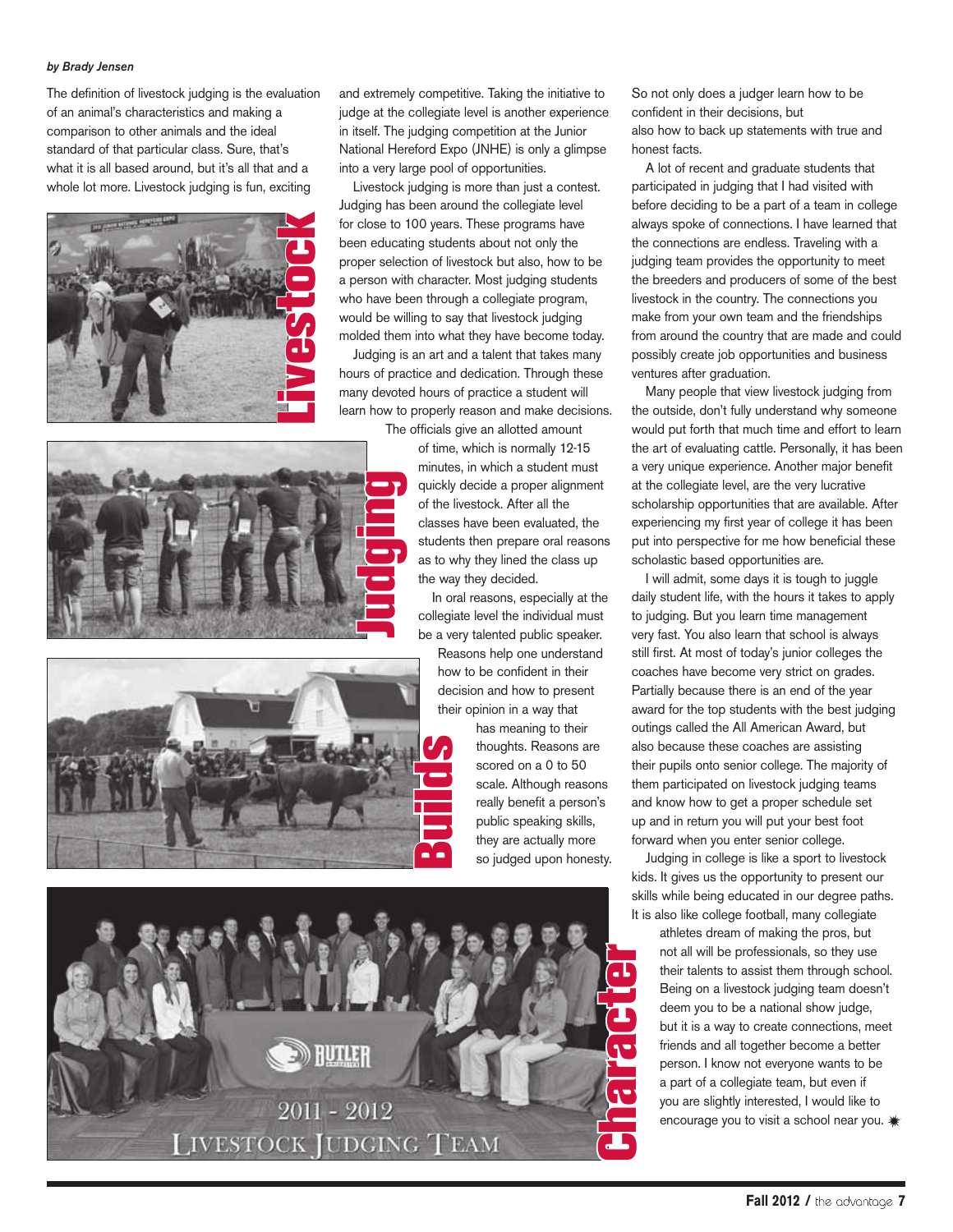



### PRIDE: Program for **Reaching Individuals** Determined to **Excel**



#### *by Kristin Bielema*

Shortly after one amazing and successful week at the Junior National Hereford Expo in Grand Island, Neb., 60 Hereford juniors made the trek up to Michigan. July 30 to Aug. 2, Hereford youth joined together for a few days of fun and learning without their cattle for a change. After a little down time and a quick icebreaker, the first guest speaker was Justin Ransom, who works for U.S. supply change management at McDonald's Corp LLC. Justin spoke mostly of being successful and finding that "one thing" that we strive to do well with.

After a very eventful game night, the next day was filled with a tour and multiple workshops on the campus of Michigan State University. Professors from the MSU Department of Animal Science, namely Dave Hawkins, Dan Buskirk, John Shelle, Sara Wells, Jennifer Dominguez, Ken Metz, Cody Sankey and Dan Grooms, talked to the juniors about meat processing, meat judging, cattle processing, body condition scores,



livestock judging, herd health, livestock body structure and the MSU livestock department. Later that night, the group enjoyed some time at the water park.

The next morning it was time for yet another very inspirational speaker,



Heather Shultz, who spoke about letting go of our problems and trying our best to be positive and make the best of every situation. The juniors played a few games such as the human knot and the trust circle before moving on to some workshops facilitated by the junior board.

Dress codes, parliamentary procedure, and how to properly answer some of the tough questions that juniors might be asked by people, such as PETA representatives, were the topics of interest.

Then began the bus ride to Grand Haven where everyone spent the afternoon playing volleyball, swimming and jumping off of the pier. Then it was off to farm visits at the Bielema's, Grand Meadows Farm in Ada, Mich., for some snacks and a quick tour before heading to Ridgeview Farm owned by the Goble family. After walking around looking at cattle, dinner was served and a brief talk by Michigan representative candidate Lisa Posthumus-Lyons, the fun began with the barn dance. After many outstanding dance numbers were performed, not only by the juniors, but also by our bus driver, everyone filed into the bus dancing to a good ole classic, Shout.

From inspirational speakers to laughs and smiles galore, this year's PRIDE was one to never forget. The many memorable experiences were fun-filled, entertaining and educational. PRIDE was really a trip of a lifetime spent with nothing better than our Hereford family.  $*$ 

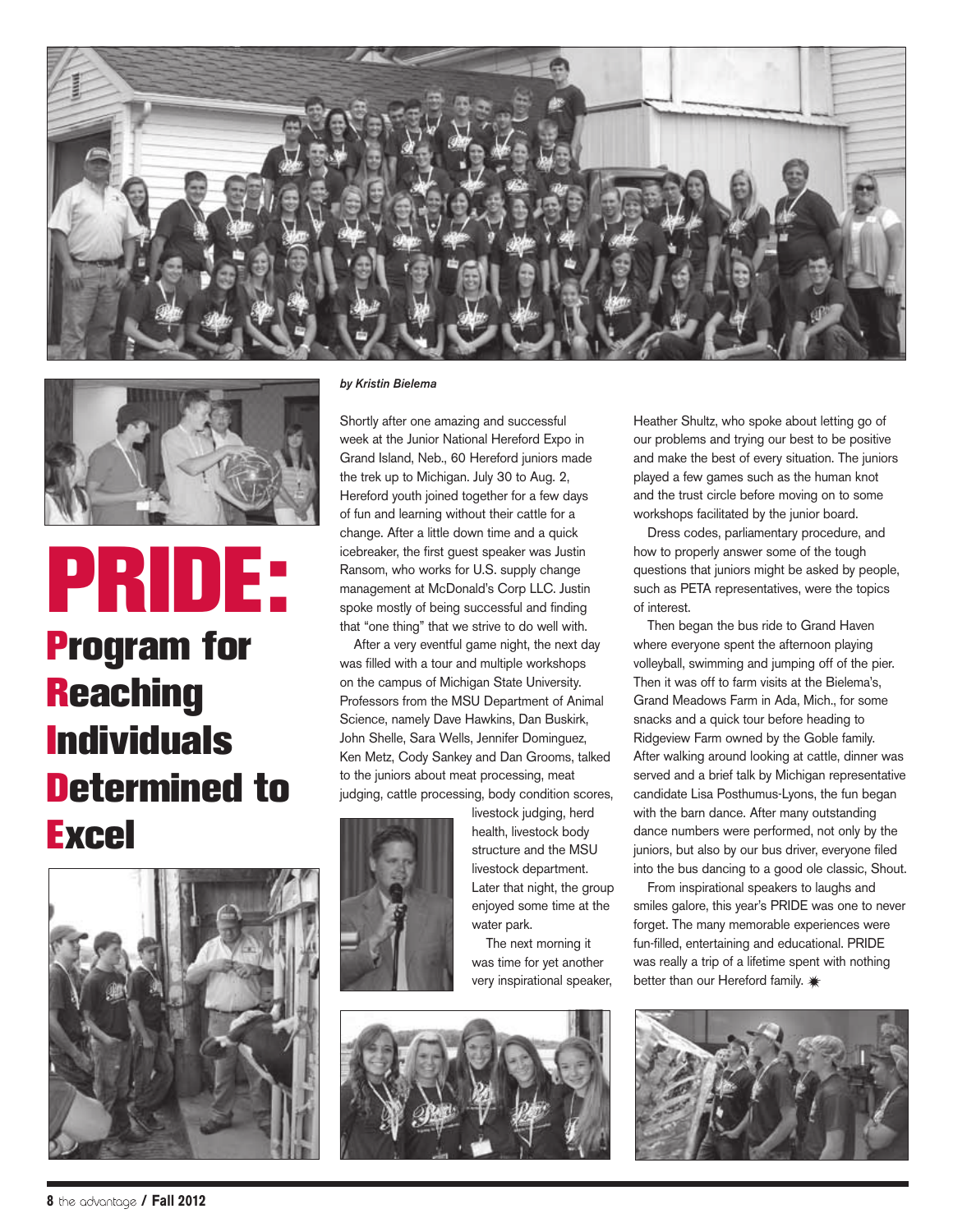

## , LAUGH, LEA



*by Krissi McCurdy*

PRIDE (Program For Reaching Individuals Determined to Excel) Convention 2012 was a memory to go in the books. This was my first opportunity to experience this conference and it was worth every second I spent there.

One of the great highlights of the week was keynote speaker, Heather Shultz. This inspiring woman was born and raised in Michigan and now lives in my great state of Georgia. Heather has been recognized as one of the top motivational speakers for youth in America. Since 1989, her keynote presentations, workshops and leadership training have inspired people everywhere.

"Heather was a very inspirational and enthusiastic speaker," NJHA Board Member Kristin Bielema says. "She believes in young people and the important role they play in our world."

It is that belief that makes her a highly requested national youth speaker. The topic of her motivational speech was Live, Laugh and Lead. Heather describes this as the workshop for people who like to laugh, interact, talk and never sit down. Positive leadership skills including forgiveness, risk taking and teamwork were talked about and PRIDE participants left ready to use the leadership and life skills learned during this workshop.

She was an amazing speaker who was educational, motivational and entertaining. Jessica Middleswarth describes her as a real straightforward speaker who was very interesting to listen to. She kept us on our feet the whole time, and taught us to have fun and live a little. We were not allowed to care about what anyone else thought of us, and we were all able to have a blast. Harrison Smith adds, "She was super fun and showed me what kind of a leader I am and can continue to be."

Heather started out by getting us very active and loud, which is very easy for any teenager. Throughout the presentation she would have us all yell as loud as we could that "I am, not average. But I am, extraordinary." I know from the experience that this quote really hit home with a lot of people. We realized that we are extraordinary. From there she walked us through many activities that were very life touching. I know that each activity meant a lot to me, and I was very thankful for the experience. She taught each and every one of us how to let go of things from our past, and how to forgive the things and people who hurt us.

"She pointed out to me that I am actually extraordinary, not just another person in the crowd," says Blake Tucker from Nebraska. Some of the activities were very life changing and an experience that all in attendance could learn from. She then led team building and leadership activities.

One activity consisted of 10 people holding hands and a hula-hoop. Yes, it was as interesting



as it sounds. Participants had to get the hulahoop around the circle of people and could not break their hands. She did this to demonstrate that the second and third time you do this activity you will continually get faster. The more you encourage your team the better you will do. That is true in all aspects of life.

Encouragement is the key to being good leaders and team builders. Clearly, Heather Shultz was an amazing woman and speaker. She touched everyone's lives and made it a great experience.  $*$ 

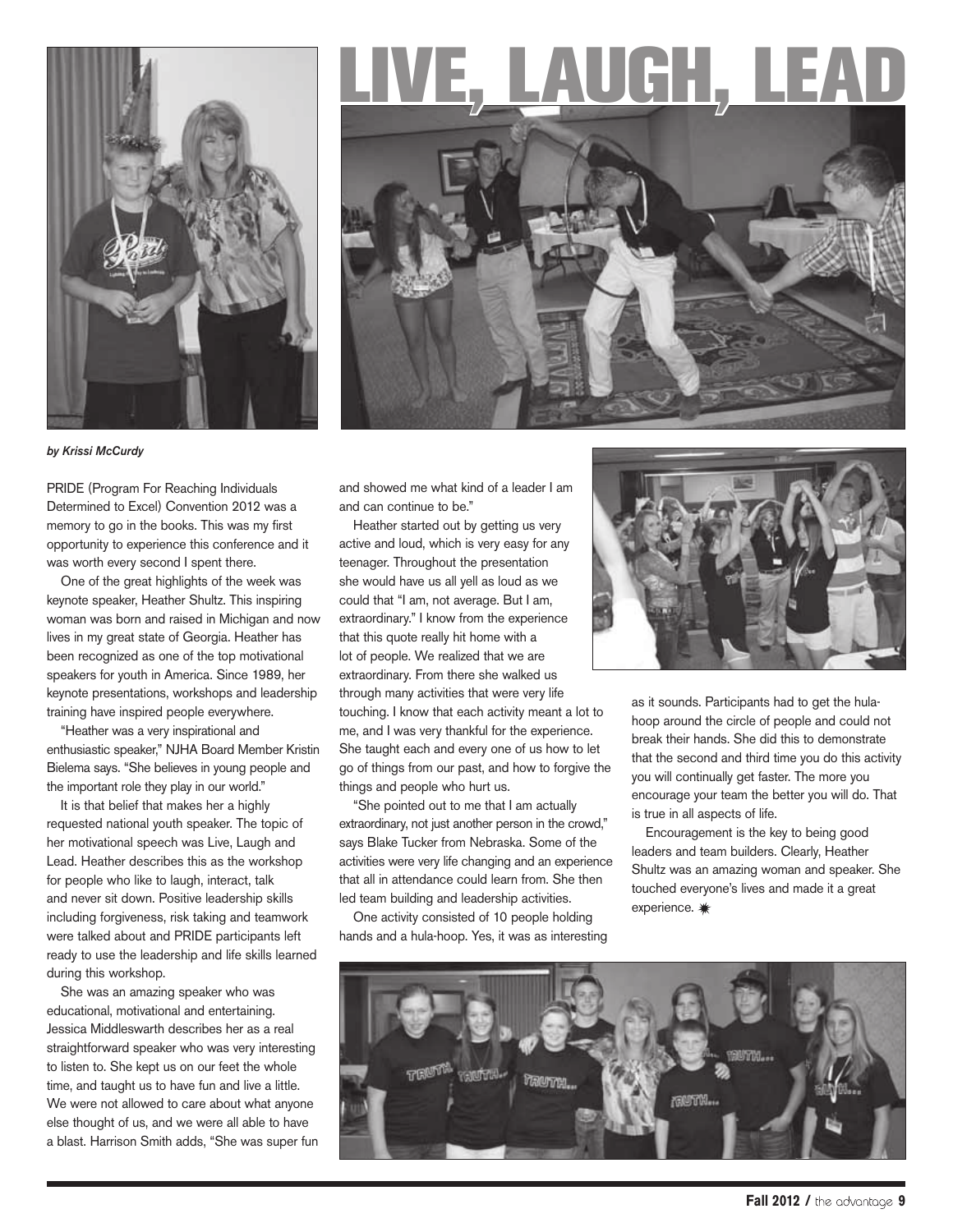## Meet the Newbies

*by Courtney Tribble*

In Grand Island, Neb., the National Junior Hereford Association (NJHA) board welcomed four new members to the team. Kristin Bielema from Michigan, Brady Jensen from Kansas, Jason May from Minnesota and Elise Hackett from Illinois were elected to three-year terms on the National Junior Board.

#### **Kristin Bielema**

What was your favorite food as a child? Cheese

What's one of your favorite quotes? "Keep calm and chase banners"

#### What would you name the autobiography of your life? "Loud and Proud"

#### What songs are included on the soundtrack to your life?

"Strawberry Wine," "Springsteen," "Cruise," "Skeletons," "Wear My Ring," "Fast Cars and Slow Kisses," "Double Wide Dream," "Take a Little Ride," "Pretty Woman," and "September"

The best part of waking up is? Waking up before your alarm and knowing you can still go back to sleep

When you have 30 minutes of free time how do you pass the time? Call up my family and friends

If you were given a yacht, what would you name it? Grand Lady 17P

What's your favorite line from any movie? "My mama always said, 'Life was like a box of chocolates; you never know what you're gonna get.'"

If you weren't afraid, you would do what? Well I'm not afraid to do it, but sky diving

What scares you the most? Clowns

If you could be a professional at any sport, what would it be? Volleyball or soccer

If you could drive/ride/or fly anything to work what would it be? Why?

My tractor — I don't think that needs explanation

#### What famous line did your parents use over and over?

Remember who you represent

If you could live in any sitcom what would it be? "Friends"

If you could perform in the Olympics, what would you like to do? Bobsled or the Luge

One place you would like to travel to? Australia

What was the best year of your life and why? This past year  $-$  it was full of memorable and life changing events such as making the board and going to college.



 **Brady Jensen** What was your favorite food as a child? Spaghetti

What's one of your favorite quotes? "Work hard, play harder"

What songs are included on the soundtrack to your life? "We are Young," and "Rock Me"

The best part of waking up is? Knowing that there is a whole day ahead of you

When you have 30 minutes of free time how do you pass the time? Sadly, probably Facebooking

If you were given a yacht, what would you name it? Bounty Hunter

If you could be a professional at any sport, what would it be? Basketball — I could play all day

If you could drive/ride/or fly anything to work what would it be? Why? A sweet F350 of course

What famous line did your parents use over and over? BRADY ROBERT

If you could live in any sitcom what would it be? "White Collar"

If you could perform in the Olympics, what would you like to do? Get the chance to run against the USAIN BOLT One place you would like to travel to? New Zealand

What was the best year of your life and why?

2012 — the year's just progressively get better and better

#### **Elise Hackett**

food as a child? Chips and dip

What was your favorite

What's one of your favorite quotes? "Failure isn't falling down, it's not getting back up"

What would you name the autobiography of your life? "Lead with Passion"

What songs are included on the soundtrack to your life? Anything by George Strait

The best part of waking up is? My mom's homemade biscuits and gravy

When you have 30 minutes of free time how do you pass the time? Eat and catch up on Twitter

If you were given a yacht, what would you name it? Proud Mary

What's your favorite line from any movie? "I'm a stay at home son"

If you weren't afraid, you would do what? Sky Dive

What scares you the most? **Heights** 

If you could be a professional at any sport, what would it be? **Basketball** 

What famous line did your parents use over and over?

"Well if you think that's the right thing to do..."

If you could live in any sitcom what would it be? "Big Bang Theory"

If you could perform in the Olympics, what would you like to do? Show cattle

One place you would like to travel to? **Germany**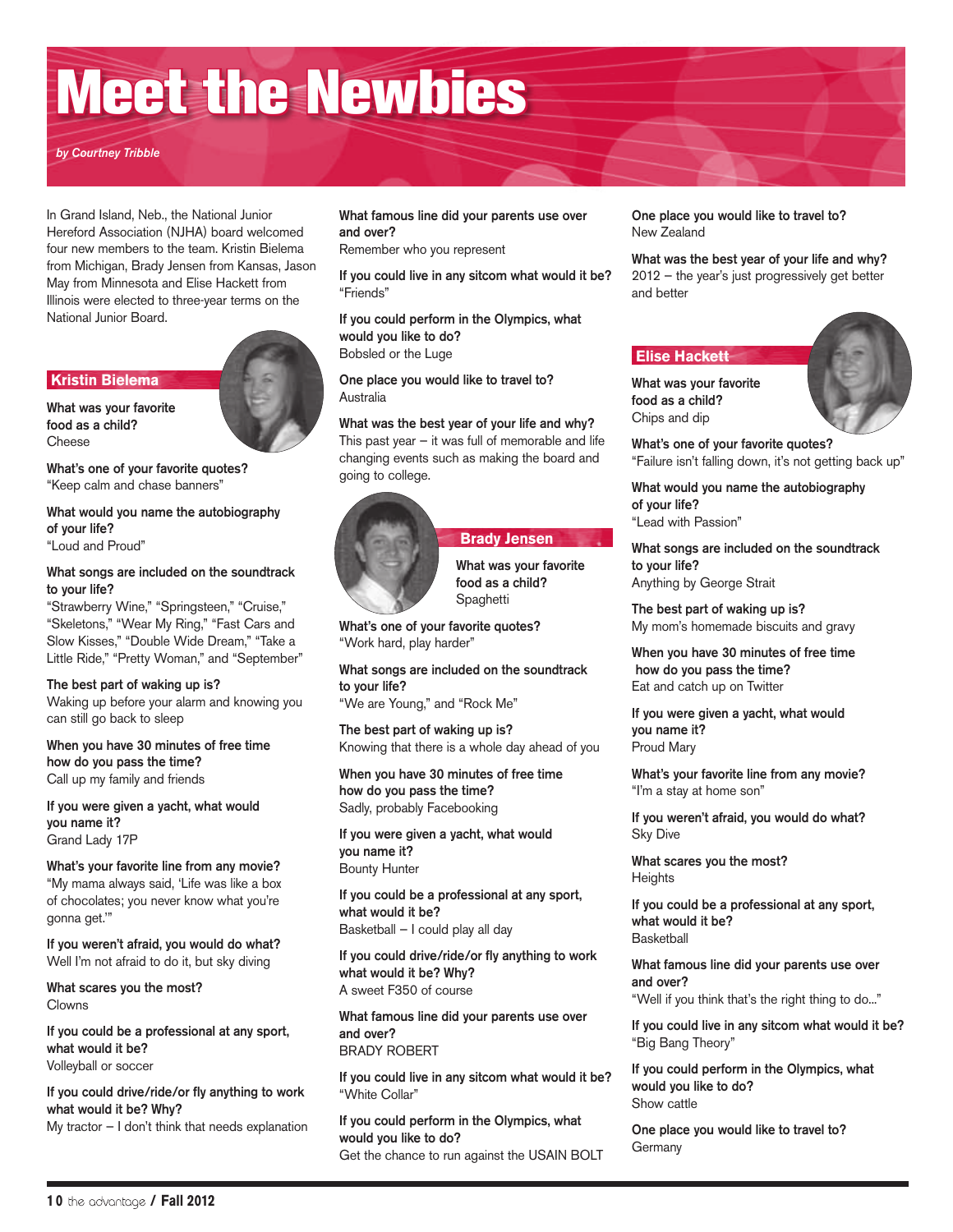#### What was the best year of your life and why? 2012 – I was admitted to the University of Illinois, and elected to the NJHA board.



#### **Jason May**

What was your favorite food as a child? SpaghettiO's

What's one of your favorite quotes? "Great cattle and even better people!"

#### What would you name the autobiography of your life?

"The Life No One Understands"

#### What songs are included on the soundtrack to your life? "Even if it Breaks Your Heart," by the Eli Young Band

The best part of waking up is? Getting to go put calves in the cooler.

When you have 30 minutes of free time how do you pass the time? Look at sales

If you were given a yacht, what would you name it? Shameless

What's your favorite line from any movie? "You do not have enough talent to win on talent alone"… Miracle on Ice…. Herb Brooks

If you weren't afraid, you would do what? Ride a horse

What scares you the most? Failure

If you could be a professional at any sport, what would it be? Beach volleyball

If you could drive/ride/or fly anything to work what would it be? Why? My first car a 1982 Dodge Dakota….it was a 4 speed.

What famous line did your parents use over and over?

Yes, you're always right.

If you could live in any sitcom what would it be? "Pokémon" (Diamond)

If you could perform in the Olympics, what would you like to do? Be on the hockey team

One place you would like to travel to? Alaska

What was the best year of your life and why? 2010 — I met a lot of good friends.

## Next Stop: CRYAD SCHOO

#### *by Matt Woolfolk*

When a college student is nearing the end of their time at their beloved university, there are a lot of choices left to be made. One of those decisions is whether or not to go to graduate school or to try and enter the work force.

In times when the job market is tight, many more students are leaning towards continuing their education. I am one of those students who decided to stay in school and chose the path of pursuing a master's degree. Now that I have gone through the stressful process of researching, applying and selecting a grad school, I'm going to give you a few tips to help you make a good choice when the time comes.

Going to graduate school isn't for everyone. It's important to have an idea of what type of career you are interested in and if an upper level degree is necessary for that job. As someone who wants to work in a university animal science or ag extension department, I knew that graduate school was a must.

Another point to consider before beginning your search for a school, is what you want to study. In graduate school, you will focus your research on a particular project. Once you get into the classes within your major, some will interest you more than others. For me, I really enjoyed my animal breeding and genetics courses, as well as my beef cattle production classes. That made my decision to look into schools with strong animal breeding and beef cattle programs an easy one.

Once you have an idea of what path you want to take, it's time to search for where that path will lead you and find schools that interest you. One way that finding a grad school is different than choosing an undergraduate school is that you should put more focus on the people within the department you are going to be studying than the university as a whole.

It's still important to go somewhere that you enjoy the town, can handle the weather, is close enough to home for you and those types of factors. But it's crucial to find professors who do research that interests you and you would be willing to work with for at least two years. One piece

of advice that many people gave me: don't be afraid to go somewhere away from where you are. Changing schools for your master's degree gives you a chance to experience working with more people and how they do things. You get to live in a new part of the country and see how production varies from your home area.

Once you find schools with programs that interest you, you will want to spend the fall of your senior year on your applications to these schools. There are lots of forms, paperwork and essays to be done, so it will take some time. Every school's application process is different, so be sure to stay on top of each school's deadlines and that you fully complete all the applications. Not getting to go to the school of your choice due to an incomplete paperwork formality would be horrible, so check and double check everything you submit.

Once you get through the application process, it's time for the worst part of the entire process, waiting. It will be the middle of the spring semester when you start hearing back from the schools you applied to. Hopefully the school that you want to go to the most will give you a fully funded assistantship and your decision will be easily made. However, it's important to have multiple backup plans if things don't work out the way you were hoping.

A school that you thought was a sure thing may have budget restrictions that prevent them from offering you any financial aid, or you may run into a program simply being full and not having space for any more grad students. It can be very stressful trying to make that final decision. It's important to be patient, because it is a long process that draws out over several months. I filled out my first application in October of my senior year. It was the middle of March before I finally chose Texas A&M as my new home. With all that said, it's a very exciting process. Just be sure to do your homework, stay on top of things, and be patient, and you will be happy with the outcome.  $*$